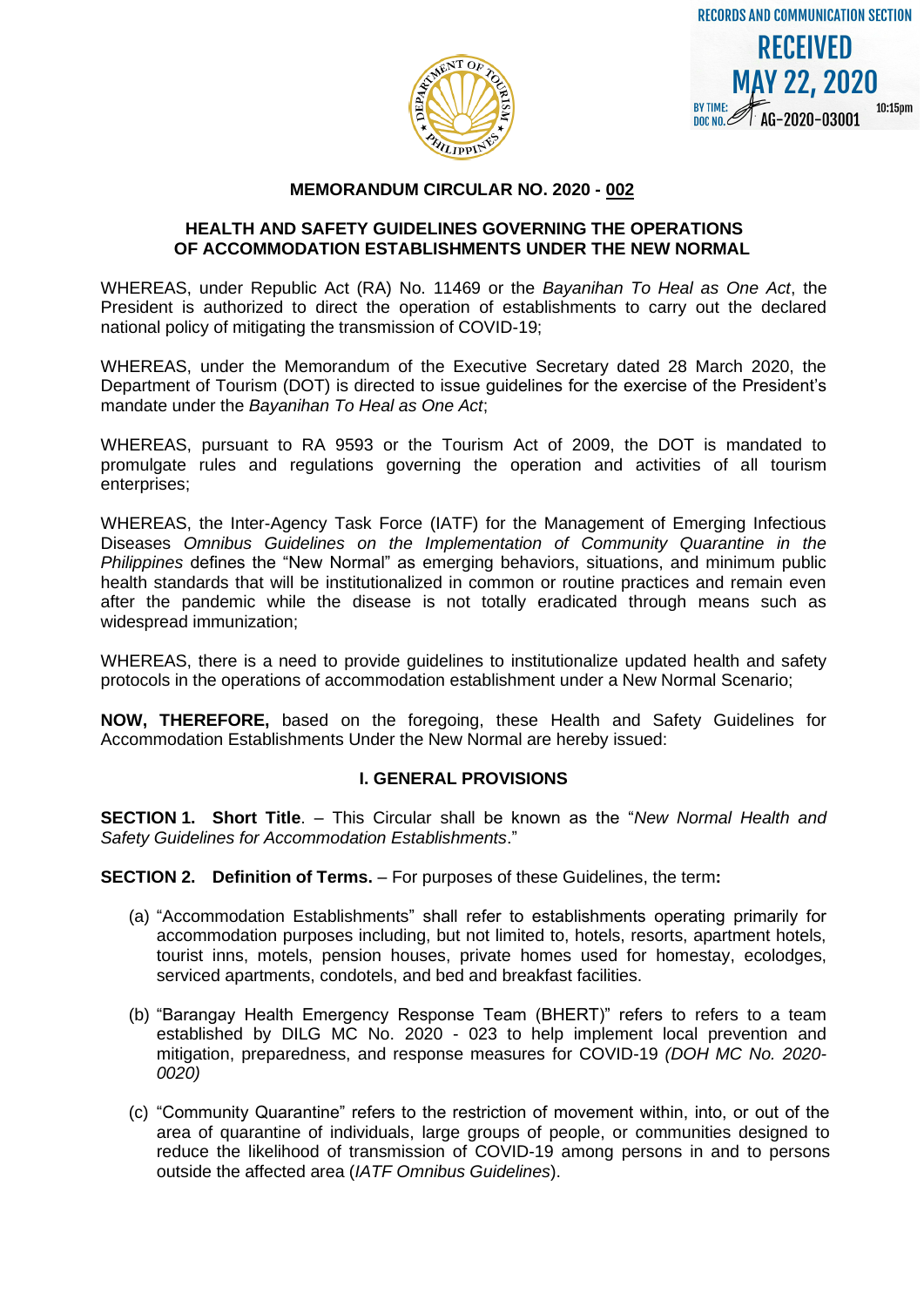- (d) "Health Declaration Form" refers to refers to a form that a person must fill-up to declare his or her current health condition and travel history for the past fourteen (14) days.
- (e) "Minimum Public Health Standards" refers to guidelines set by the Department of Health (DOH), as well as sector-relevant guidelines to aid all sectors in all settings to implement non-pharmaceutical interventions (NPI), which refer to public health measures that do not involve vaccines, medications, or other pharmaceutical interventions, which individuals and communities can carry out in order to reduce transmission rates, contact rates, and the duration of infectiousness of individuals in the population to mitigate COVID-19 (*IATF Omnibus Guidelines*)
- (f) "New Normal" shall refer to the emerging behaviors, situations, and minimum public health standards that will be institutionalized in common or routine practices and remain even after the pandemic while the disease is not totally eradicated through means such as widespread immunization (*IATF Omnibus Guidelines*).
- (g) "Personal Protective Equipment" or PPE refers to clothing and accessories worn to minimize exposure to health and safety risks, such as protective clothing, masks, goggles,
- (h) "Physical Distancing" or "Social Distancing" refers to the strict maintenance of a distance of at least one (1) meter radius between persons *(Memorandum from the Executive Secretary dated 13 March 2020).*
- (i) "Single Occupancy" shall mean that only one person shall be accommodated in each room no matter the size of the room.

**SECTION 3. Scope and Application**. – This Order shall apply to all Accommodation Establishments in the Philippines in areas where a Community Quarantine is no longer in place.

## **II. OPERATIONS UNDER A COMMUNITY QUARANTINE**

**SECTION 4. Suppletory Application to Administrative Order No. 2020-002.** – For Accommodation Establishments in areas declared to be under a Community Quarantine, Administrative Order No. 2020-002 or the *Community Quarantine Guidelines for Hotel Operations* shall primarily govern, and these Guidelines shall apply in a suppletory character.

## **III. OPERATIONS UNDER THE NEW NORMAL**

## **SECTION 5. Guest Handling Policy**

- A. Guests must complete a Health Declaration Form upon check in.
- B. Online payment is encouraged upon booking.
- C. Body temperature checking using a thermal scanner at the hotel entrances shall be undertaken for all guests by qualified health or medical staff or trained hotel personnel. Only guests cleared during screening shall be allowed to enter the hotel perimeter to check-in. Those with fever and flu-like symptoms will not be allowed to enter the establishment and will be referred to the doctor on duty, to the nearest hospital, or to the Barangay Health Emergency Response Team (BHERT) in accordance with the DOH prescribed protocol.
- D. Guests shall be advised to disinfect their shoes using sanitizing mats provided at the entrances.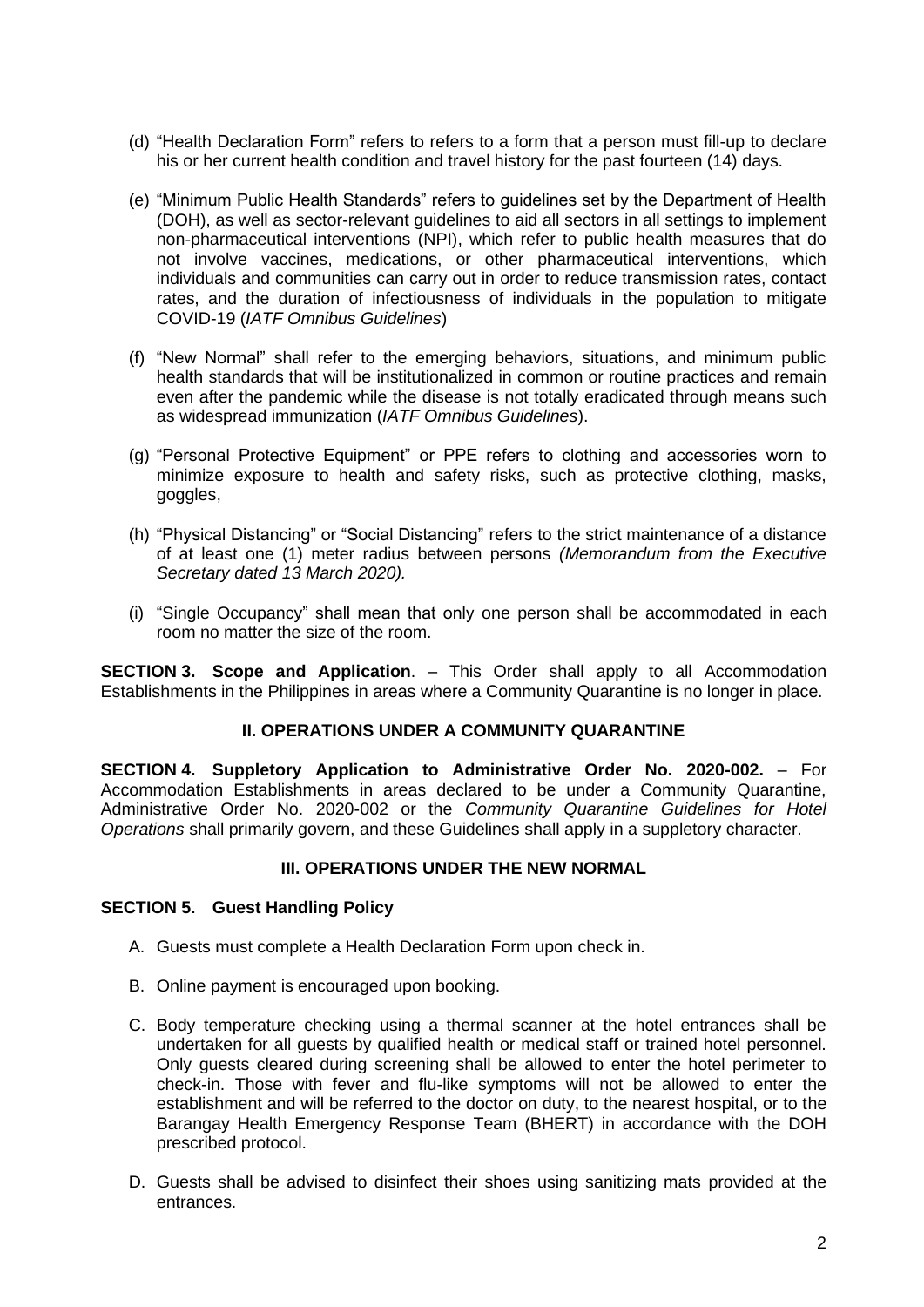- E. Physical Distancing measures, hand hygiene, and respiratory etiquette must be observed when handling guests at the check-in counter.
- F. Guests must be provided with appropriate information on the prevailing disease, as well as the policies enforced by the establishment to reduce the risk and spread of the disease. Information materials on hand washing and respiratory etiquette, proper use of face mask, emergency contact numbers, among others, must be provided to guests.
- G. Guests must be informed of the management policies on room occupancy, dining, and use of public areas imposed to ensure safety and reduce risk of infection. Physical distancing, wearing of face mask, proper handwashing / hand sanitizing practice must be emphasized.
- H. No showing of guests around the room after check in. Guest escorting to the room may be allowed following strict observance of physical distancing and in compliance with the health and safety protocols set by the DOH.
- I. Guests must be provided with reminder cards, which may include the following:
	- 1. No sharing of food or any personal or non-personal belongings;
	- 2. Proper disposal of used PPE;
	- 3. Mingling with occupants of other rooms are not encouraged;
	- 4. Practice of proper handwashing etiquette/hand hygiene, respiratory etiquette, and proper use of face mask; and
	- 5. Strict observance of Physical Distancing.

#### **SECTION 6. Reception and Concierge**

#### **A. Reception Counter and Concierge**

- 1. Official up-to-date information must be available at the reception desk about travel to and from countries and/or other areas, including local destinations, that are identified by the Department of Health (DOH) as high-risk in spreading the virus or disease.
- 2. Emergency contact numbers of public health authorities, nearest hospital or medical center, and the DOH Assistance Center must be readily available in the reception desk.
- 3. The following medical kit and PPE shall be readily available at the reception counter or desk:
	- a. Germicidal disinfectant or wipes for surface cleaning;
	- b. Face mask or face shield;
	- c. Biohazard disposable waste bag;
	- d. 70% solution alcohol or alcohol-based hand sanitizer;
	- e. Tissue paper, napkin, or paper towel; and
	- f. Disposable gloves
- 4. Other PPE that may be considered in the reception counter for emergency purposes are as follows:
	- a. Disposable protective apron
	- b. Disposable protective shoe covers
	- c. Full-length long-sleeved gown / protective clothing / coveralls
- 5. 70% solution alcohol, alcohol-based hand sanitizers and tissue paper / paper towel must also be available at the concierge.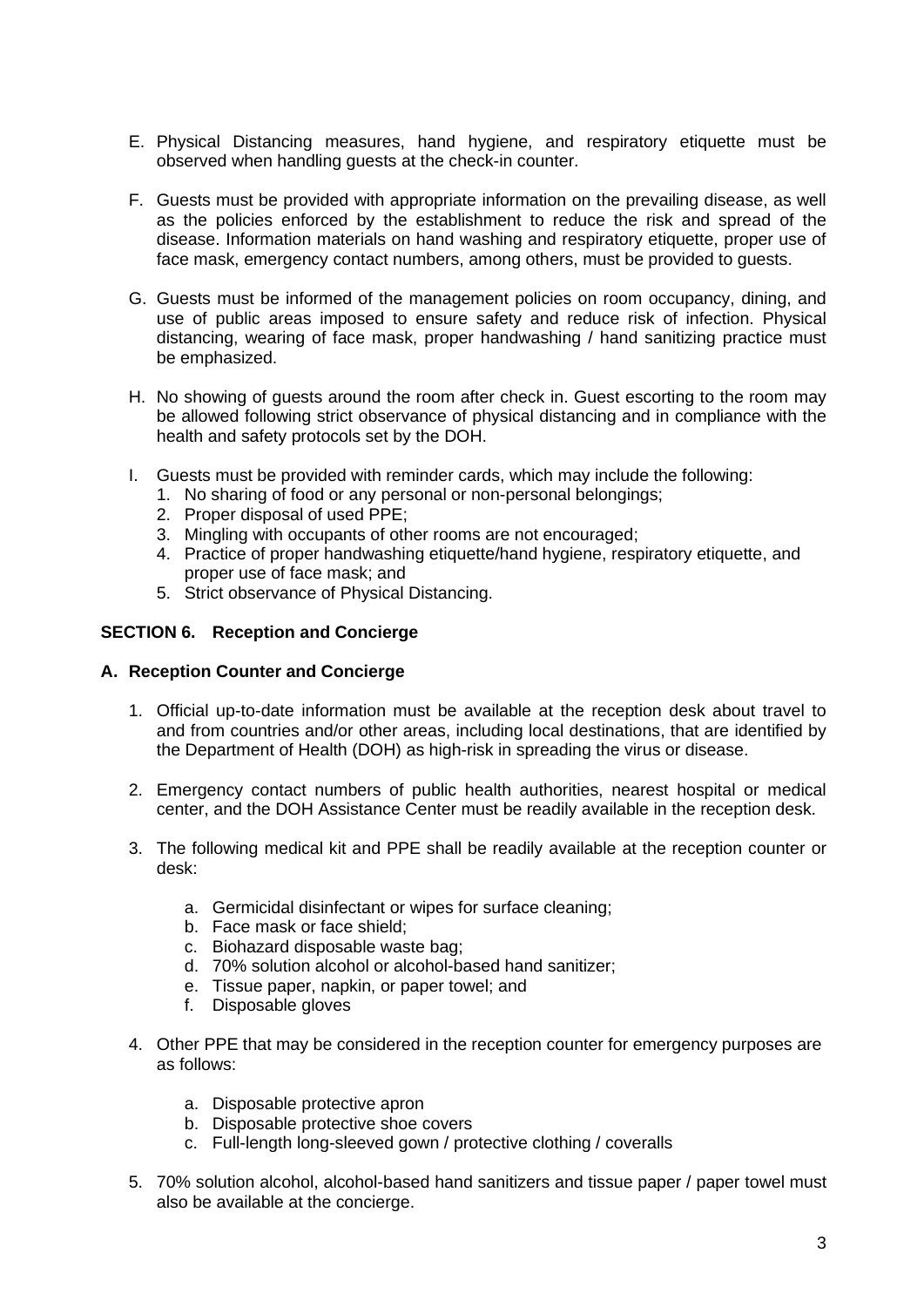- 6. A floor marker that allows one (1) meter distance between guests on queuing must be in place to ensure physical distancing.
- 7. Acrylic glass barrier may be set up at the front desk for additional protection.
- 8. Contactless payment is highly encouraged.

### **B. Reception or Front Desk Officer**

- 1. Regular briefing and information on current and updated health crisis and simulation of pertinent security and safety measures for reception desk staff or front desk officers must be conducted.
- 2. Precautionary measures, including Physical Distancing, hand cleaning, and respiratory etiquette must be strictly observed.
- 3. Front desk personnel must be familiar with room occupancy policy for accompanying persons in the event of a suspected case*.*
- 4. Front desk personnel attending to guests must wear face masks. Disposable gloves must be used when handling cash or documents, and/or materials that are passed from person to person. Contactless process at the front desk is highly encouraged.
- 5. All staff extending guest assistance that requires physical contact (e.g. wheelchair, bell service) must wear proper PPE, such as face mask and gloves, whenever necessary.
- 6. Hand-shaking is not advised, the practice of Filipino Brand of Service (FBS) or the "*Mabuhay* Gesture" in greeting and receiving guests, as well as other forms of contactless greeting, is highly encouraged.

## **SECTION 7. Rooms and Housekeeping**

#### **A. Room Occupancy Policy**

- 1. Only single up to double room occupancy is allowed. Couples or family members who share the same household may be allowed in double or twin occupancy rooms. A distance of 1 to 2 meters between the beds is highly encouraged.
- 2. Room transfers may be allowed when necessary.
- 3. Sanitation kit shall be provided for each guest which may include 70% solution alcohol or alcohol-based sanitizers, disinfectant sprays, face masks, disposable gloves, and rags.
- 4. Bathroom amenities must be regularly provided for each guest.
- 5. Trash bins must be provided inside the guest room. A separate trash bag or bin intended for used PPE such as face mask, gloves and other sanitation waste materials must be provided.
- 6. Rooms must be set up to allow convenient in-room dining for guests.
- 7. Room turndown service is highly discouraged.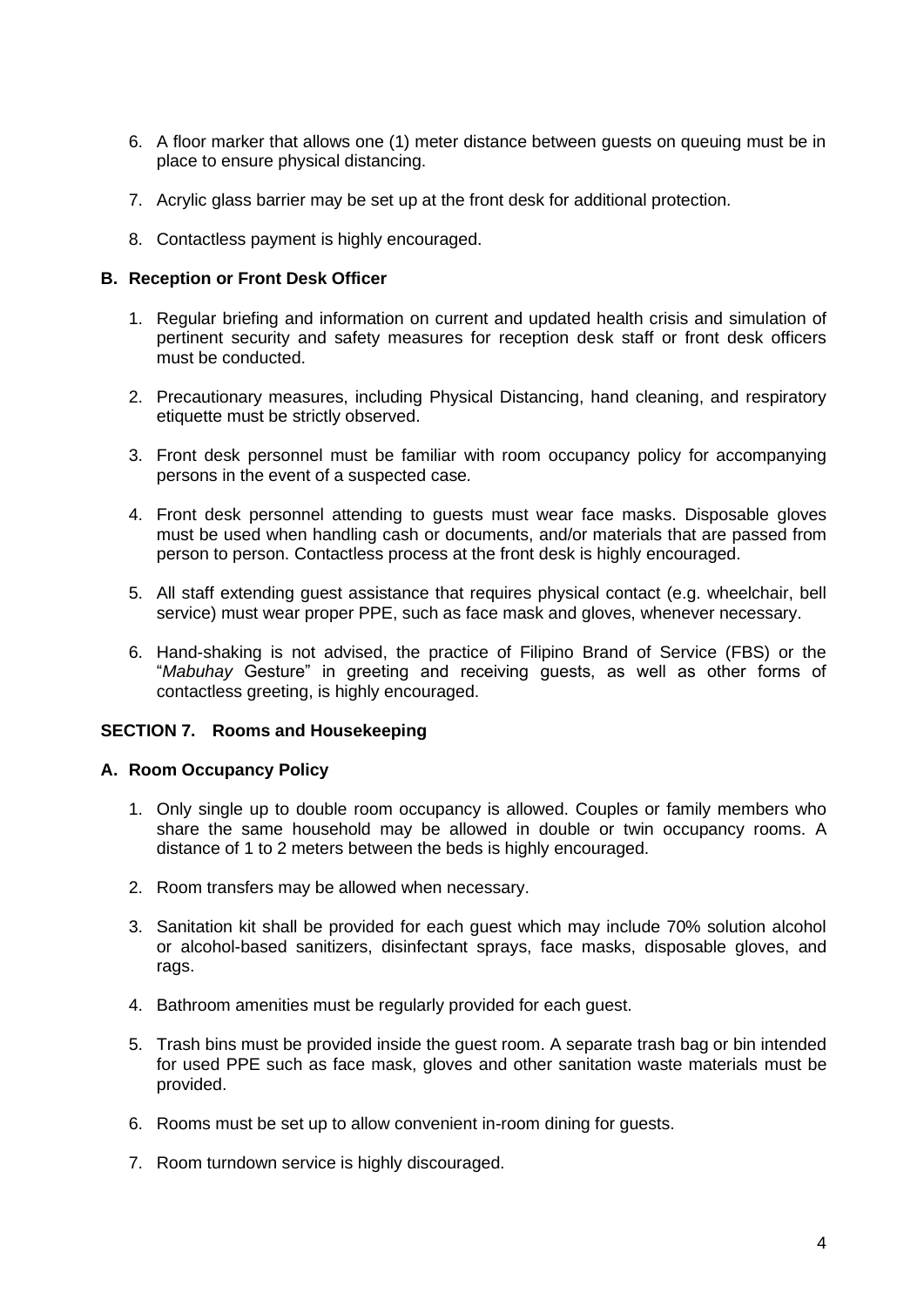# **B. Housekeeping Staff**

- 1. Housekeeping staff should be trained in the proper use of disinfectants or sanitizing solutions and provided with appropriate PPE such as face masks, gloves, disposable gown/ coverall and closed shoes.
- 2. Housekeeping staff must use PPE such as disposable gloves, eye protection gear (goggles) and face masks, when cleaning guest rooms and other common areas.
- 3. When cleaning rooms used by a suspected infected person, housekeeping staff must use additional protective equipment, such as disposable or washable coverall and protective shoe covers in accordance with DOH guidelines for disinfection processes.
- 4. Used PPE must be removed and disposed or washed using standard disinfection control measures in accordance with the guidelines issued by DOH.
- 5. After routine disinfection and decontamination of a guestroom, housekeeping staff must wash hands thoroughly with soap and water or alcohol-based hand sanitizers as recommended by DOH.
- 6. If doing cleaning that generates splashes while washing surfaces, cleaning staff must use facial protection or face shield and waterproof aprons.
- 7. Housekeeping staff must change work clothes before going home. Proper handling of work clothes in the establishment must be in place.
- **8.** Frequent sanitation of high touched surfaces in guestrooms and public areas using the prescribed sanitizing solutions by the DOH or WHO must be conducted.

## **C. Room Decontamination**

- 1. Room occupancy per floor may be established taking into consideration proper spacing and Physical Distancing.
- 2. The establishment must ensure prompt action to clean rooms after each use of guest/s. It must be a standard procedure to sanitize rooms right after check-out.
- 3. Before accepting a new guest or occupant, rooms must remain empty for a certain period, depending on the disinfecting technology or materials being used.
- 4. Disinfection of rooms and surfaces must be conducted every after guests check out. This includes disinfection of furniture, appliances, flooring, and panes using bleach solution or any approved disinfecting agent.
- 5. Thorough disinfection of rooms and common areas using enhanced technologies, such as electrostatic sprayers with hospital-grade disinfectants, high efficiency particulate air (HEPA) filter, or germicidal ultra-violet (UV) lighting system, at least once every two (2) weeks is highly encouraged.
- 6. Minibars and other complimentary in-room food and beverage, except bottled water, are highly discouraged.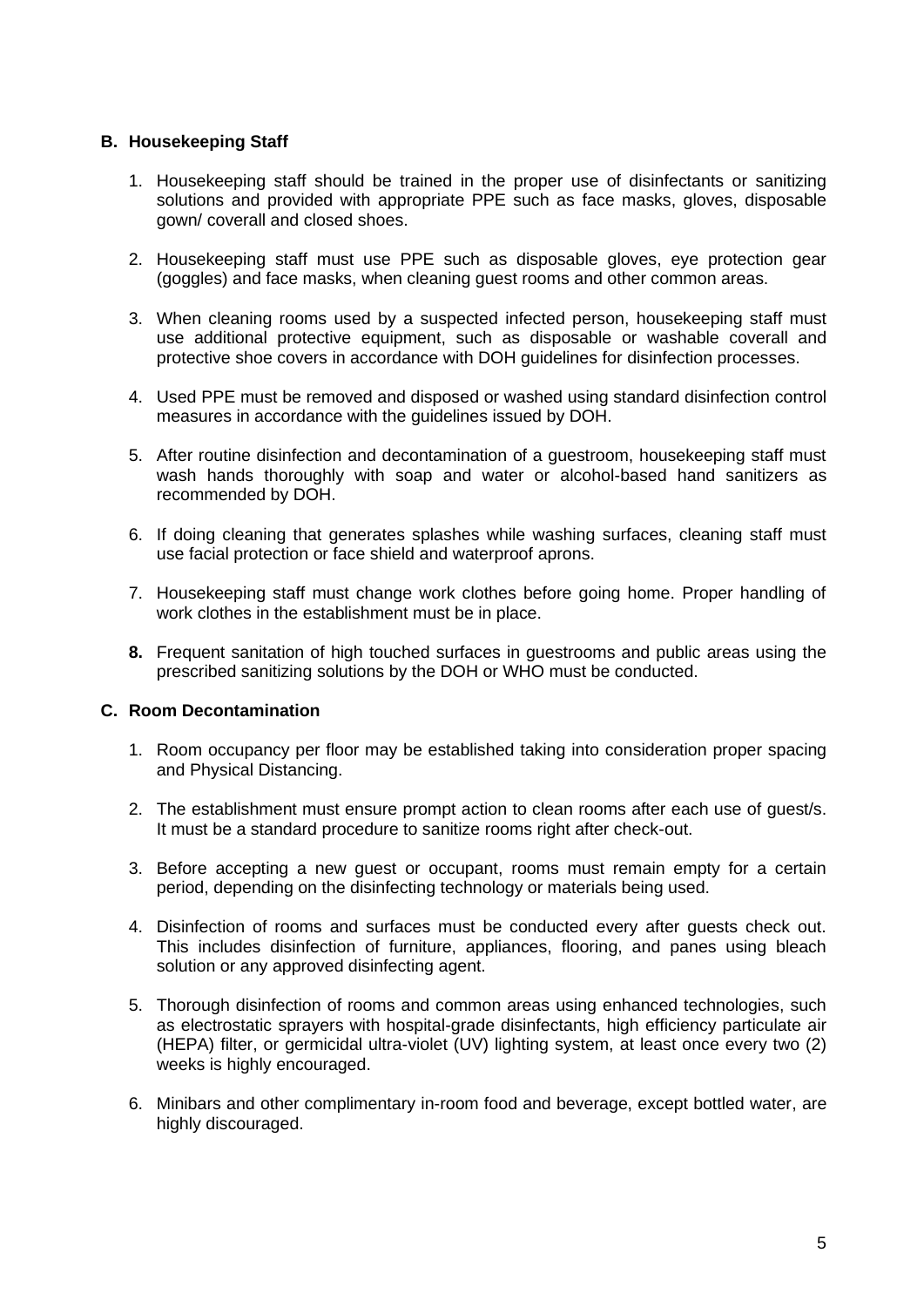### **D. Linen Decontamination Procedure in accordance with DOH Guidelines**

- 1. Used linen and other washable items must be handled as little as possible with minimal agitation to prevent possible contamination of the handler or the environment.
- 2. For in-house laundry, linen and other washable items must be soaked using appropriate disinfecting solution for at least fifteen (15) minutes.
- 3. If the room was used by a suspected infected person, all washable items such as bedsheets, blankets, pillowcases, and towels must be placed in a separate disposal bag and washed separately using hot water (70-80ºC).
- 4. Non-washable items including mattresses and pillows must be wiped with diluted bleach solution or any approved disinfecting agent.
- 5. Disposable gloves and mask must be used when handling and segregating soiled linen to appropriately designed bins. Used bins must be sanitized after every use.
- 6. All items for disposal must be disposed in sealed bags immediately.

## **SECTION 8. Food and Beverage (F&B) Service**

- A. Restaurants, dining areas, and other F&B personnel must strictly observe proper hygiene at all times.
- B. Guests must be reminded to disinfect their hands with alcohol-based hand sanitizer or 70% solution alcohol located at the reception counter upon entering and leaving the vicinity.
- C. Self-service station set up for guests at the dining area is highly discouraged. All food and beverages must be served by restaurant crew or personnel.
- D. Buffet services and room service is highly discouraged.
- E. Serving of individually-packed meals using biodegradable packaging is encouraged.
- F. In lieu of room service, grab-and-go station (where guests can pick-up their breakfast or ordered food) must be made available. Grab-and-go stations must be sanitized regularly every after use.
- G. Banquet tables that can accommodate ten (10) guests must accommodate only five (5) guests. Tables shall be arranged such that the distance from the back of one chair to the back of another chair shall be more than 1 meter apart and the guests face each other from a distance of at least 1 meter.
- H. Function venues must be disinfected during break time or after every meeting or event.
- I. Function venues must have limited capacities to ensure physical distancing.
- J. Restaurants and other dining facilities must be mindful of the direction of the airflow in arranging tables to avoid droplet transmission prompted by air-conditioned ventilation.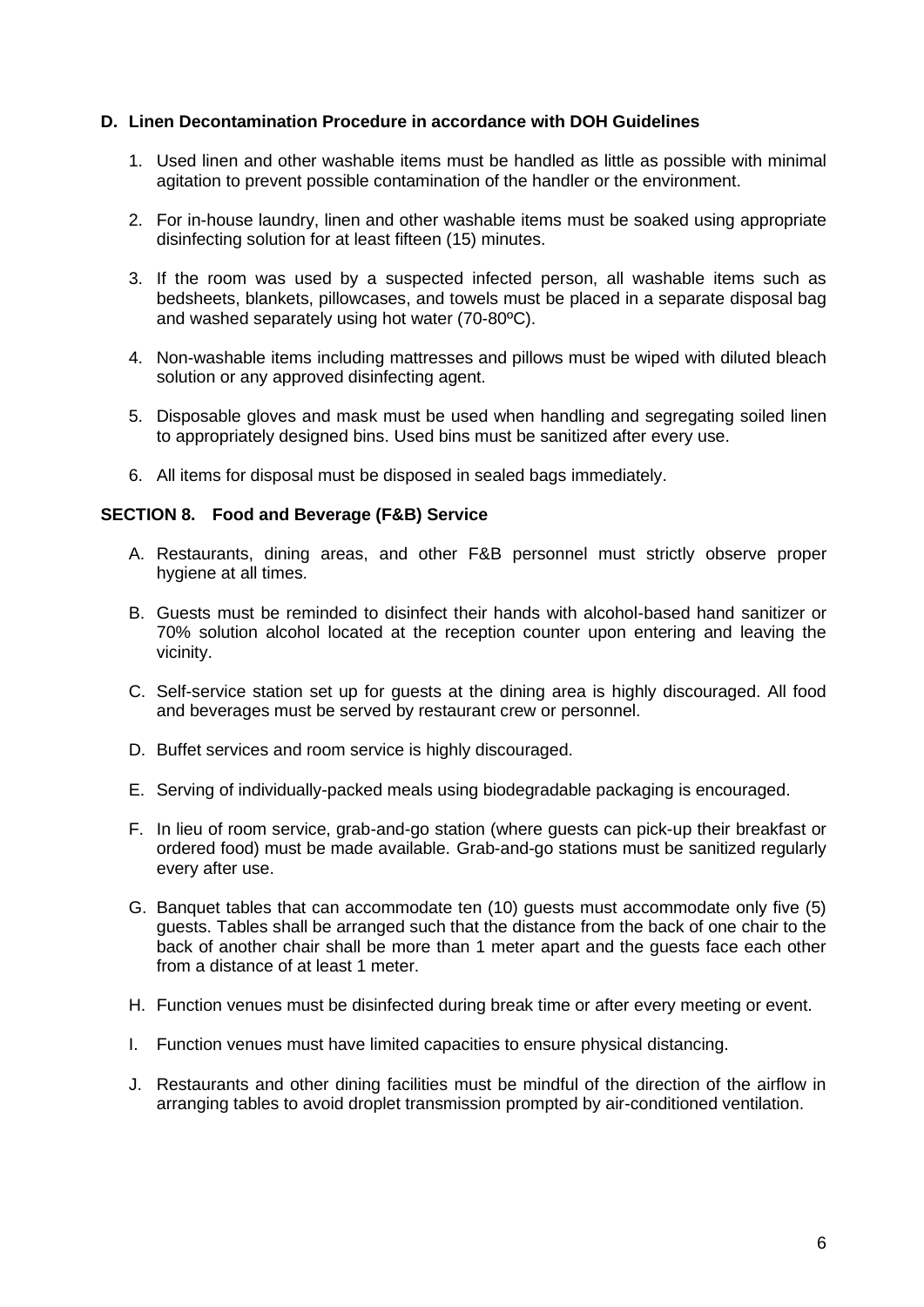# **SECTION 9. Kitchen Sanitation and Disinfection**

- A. A separate handwashing area for kitchen staff must be provided or installed. Kitchen staff should wash hands (including fingernails) up to the forearms thoroughly with warm water and soap as often as necessary.
- B. Kitchen staff must wear face shields when handling food. Hands and exposed portions of arms must be washed before any food preparation or packaging. Food handlers must use proper PPE to avoid contamination.
- C. Use of bare hands must be minimized by using utensils, gloves, or tongs especially when preparing or packing ready-to-eat foods.
- D. Kitchen staff must ensure that clean and sanitized cloths, towels, linens, aprons, and mop heads are used at appropriate intervals during the work period.
- E. Kitchen staff must be provided with PPE such as face masks, disposable gloves, hairnets, clean overalls, and slip reduction work shoes.
- F. All dishes, silverwares, and glassware must be washed and disinfected, including items that have not been used, as they might have been in contact with the hands of the guest or staff.
- G. Kitchen surfaces must be properly cleaned and sanitized after every use.
- H. All food contact surfaces, equipment and utensils must be washed, sanitized and rinsed before each use to avoid contamination.
- I. All food and equipment storage areas must be kept free of rodents and insects to prevent contamination.
- J. Food must be protected from dirt, pests, unnecessary handling, droplet contamination, overhead leakage, or other environmental sources of contamination.

# **SECTION 10. Public Areas**

#### **A. General Common Areas**

- 1. Sanitizing mats must be available at all entry points.
- 2. Cleaning and disinfection measures in common areas (e.g. lobby, restrooms, halls, corridors, elevators, etc.) must be applied as a general preventive measure. Special attention must be given to objects that are frequently touched such as elevator button, handles, handrails, switches, doorknobs, kitchen surfaces, etc.
- 3. Physical Distancing must be strictly observed when using elevators. Only 50% of the maximum capacity is recommended to avoid physical contact. Placing of floor markers to delineate physical distancing is likewise encouraged.
- 4. All general facilities and all furnishings must be cleaned, disinfected, and wiped at least once daily.
- 5. Sanitation stations must be set up within the workplace and areas frequented by customers and guests.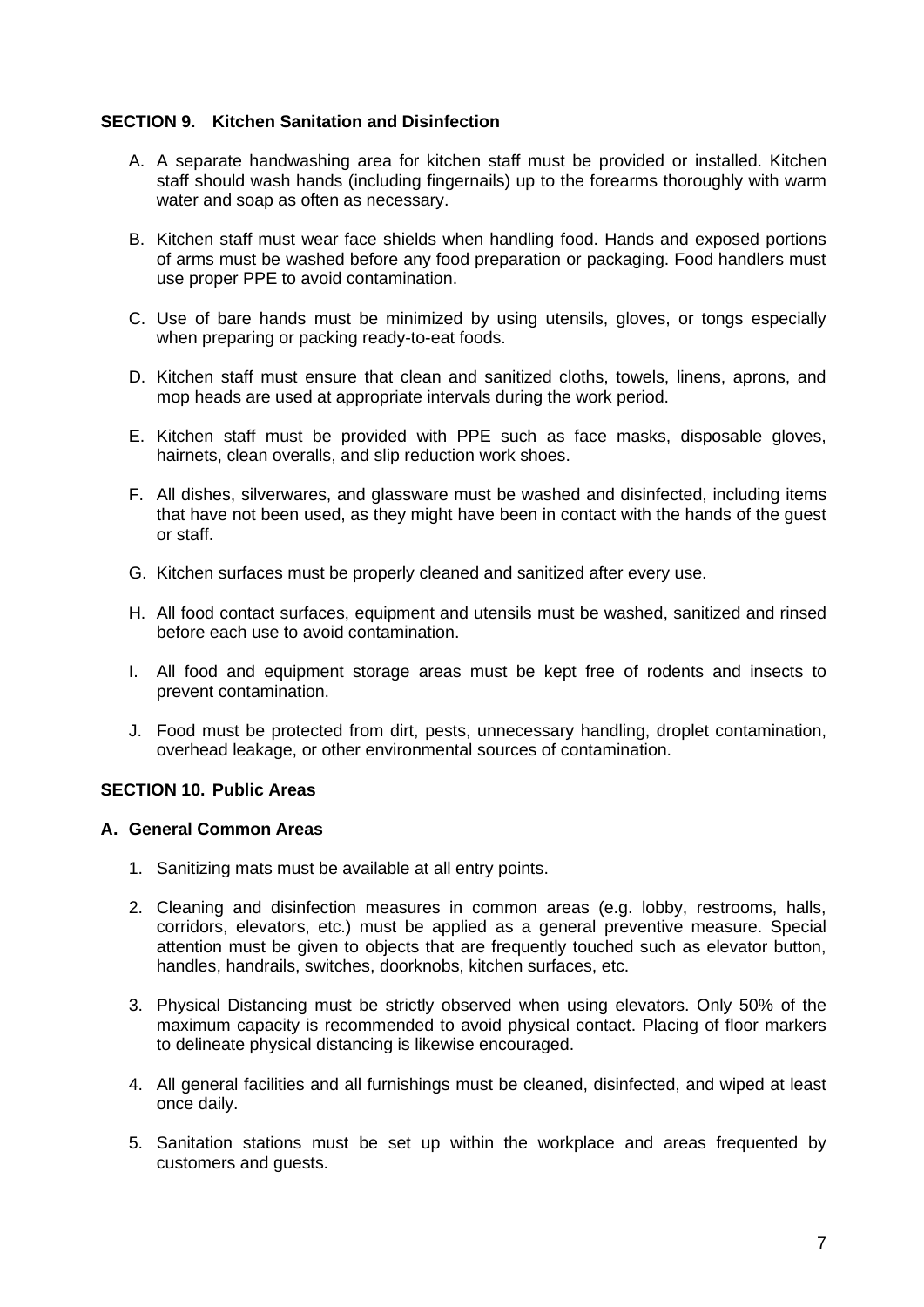- 6. Trash bins must be available and accessible in all areas of the establishment. These must be sanitized every after disposal or trash collection.
- 7. Information, Education, and Communication (IEC) materials on proper handwashing, respiratory etiquette, and proper use of face mask must be posted in conspicuous areas, particularly at the restrooms and other wash areas.
- 8. Placement of signs reminding guests and general public to minimize touching of surfaces in public areas is highly recommended.

### **B. Toilets and Restrooms**

- 1. Adequate supply of soaps, alcohol-based hand sanitizer, toilet paper and paper towels in the restrooms must be ensured.
- 2. Hand-washing and toilet flushing facilities must be functional at all times, including adequate supply of clean water.
- 3. Toilets and restrooms must be cleaned and sanitized regularly every two (2) hours.

# **C. Recreational Areas**

Recreational areas or facilities such as gym and wellness centers, children's areas, sports facilities, swimming pool, etc. may be allowed to operate but with strict observance of DOH prescribed Minimum Public Health Standards. In any case, special cleaning and disinfection protocols should be applied to these facilities.

#### **SECTION 11. Hotel Transport Service**

- A. Standard passenger capacity of each type of vehicle will be decreased or reduced by 50% or one (1) seat apart.
- B. Hotel transport vehicles must comply with the Social Distancing and Passenger Limit Guidelines set by the Department of Transportation (DOTr) to avoid possible contact:
	- 1. Car / Sedan No passenger seated beside the driver. Two passengers at the back row with one seat apart. No more than three (3) passengers, including the driver.
	- 2. Vans Only two (2) passengers per row are allowed. A waterproof transparent barrier between the driver and the passengers must be installed.
	- 3. Buses and coasters A waterproof transparent barrier between the driver and the passengers must be installed. Passengers are not allowed to stand while vehicle is moving. The driver are required to use proper PPE for protection
- C. Hotel service vehicle amenities must include basic first-aid and sanitation kits, which includes face mask, gloves, 70% solution alcohol or alcohol-based hand sanitizer, tissue paper, and disposable wet wipes instead of wet and warm towels.
- D. Hotel transport vehicles must be sanitized and disinfected after every use.
- E. The service vehicle must have a separate trash bag for all used gloves, face masks, PPE, wet wipes and other sanitation items for disposal used by the passengers.
- F. The driver of the service vehicle must practice proper handwashing and wearing of face mask, gloves and other applicable protective equipment to prevent contamination.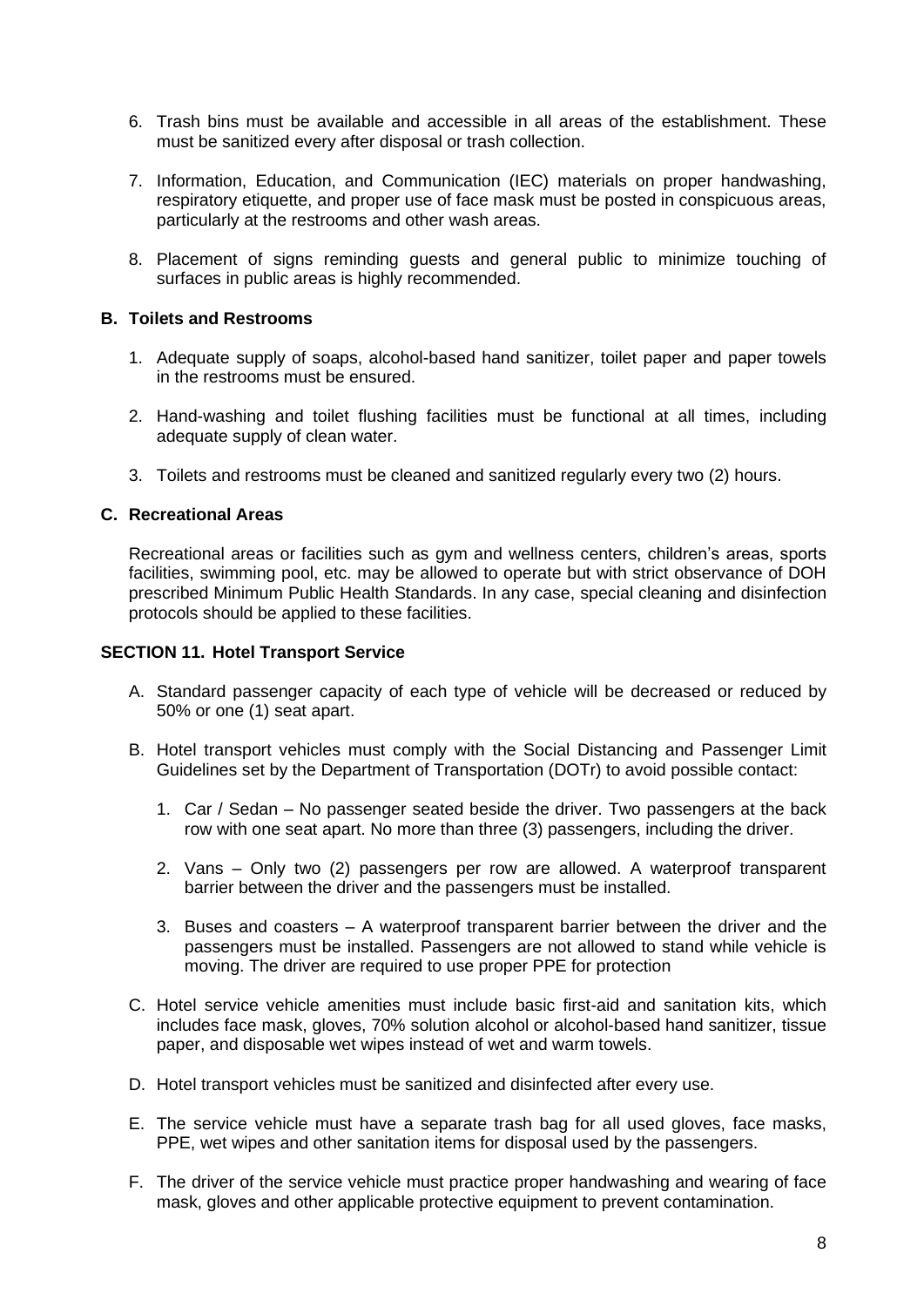- G. The driver of the service vehicle must remove and dispose the worn gloves and other items that might have been contaminated before entering the vehicle.
- H. The trash bag should be disposed immediately upon arrival at the destination until return to point of origin. Proper disposal procedures of the trash bag should be strictly implemented.

### **SECTION 12. Engineering and Maintenance Services**

- A. The concentration of disinfectant in water for consumption, swimming pools, and spas, recommended based on international standards, must be regularly maintained.
- B. All dishwashing and laundry equipment must be maintained in good working condition at all times.
- C. The condition of the filters must be regularly monitored and the proper replacement rate of indoor air must be maintained. If possible, external windows are kept open to allow natural ventilation, or the Mechanical Ventilation and Air Conditioning System (MVAC) be adjusted to improve indoor ventilation.
- D. The proper functioning of ventilation, air exchange, and dehumidification equipment of covered pools must be checked at least three (3) times a week.
- E. Liquid soap and disinfectant solution dispensers, hand dryers, disposable tissue dispensers, and other similar devices must be properly maintained.
- F. Engineering and Maintenance Department must ensure that all kitchen equipment (freezers, chillers, dishwashing machines, etc.), and air-conditioning units are in good working condition.

## **SECTION 13. Business Practices and Management**

- **A. Management Team.** The management team shall adopt the following protective measures in response to the threat of any infectious diseases that can cause negative impact to the tourism industry:
	- 1. Development of an **Integrated Emergency Preparedness Action Plan (IEPAP)** in accordance with the recommendations of local and national public health authorities with the aim to prevent, effectively manage cases, and mitigate impact among clients and staff. IEPAP shall include the following:
		- (a) Occupational Safety and Health Program;
		- (b) Disaster Risk and Management Plan;
		- (c) Food Safety Program; and
		- (d) Business Continuity Plan
	- 2. Ensuring that there is sufficient human and economic capital to implement the action plan. Provision of equipment and procedures, developed in collaboration with local authorities for the management of suspected cases and their possible contacts must also be included.
	- 3. Supervision and monitoring of the progress of the implementation of the action plan in order to assess its impact, verify compliance, identify potential gaps and apply corrective measures to ensure its effectiveness.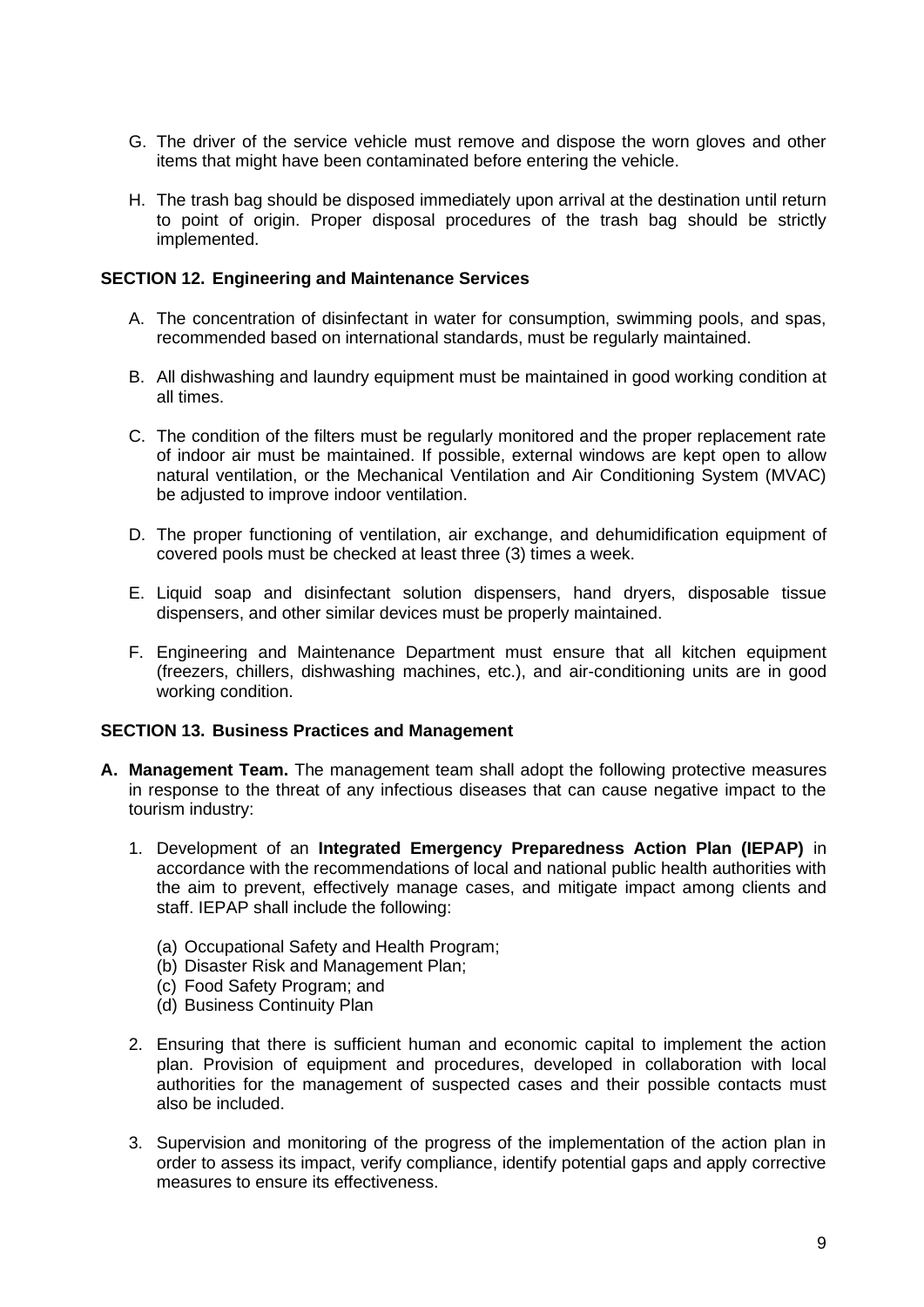- 4. Conduct of regular updates and meetings to discuss the progress of IEPAP.
- 5. Ensuring that all relevant policies are properly cascaded across all concerned managers, employees and staff, as well as guests and clients to ensure alignment and consistency of communication. Further, up-to-date information on safety protocols must be properly disseminated to avoid the spread of the virus or disease.
- 6. Designation of a Hygiene and Safety Manager to take charge of the sanitation and hygiene maintenance in the establishment may be considered.
- 7. Employment of trained health or medical staff, complete with emergency kit and equipment, to provide immediate assistance whenever necessary.
- 8. Investment in health plans for all managers, employers and staff. Health plans can be in the form of any of the following:
	- (a) Health Insurance Policy;
	- (b) Health Card Subscription;
	- (c) Trust Fund or Emergency Fund; or
	- (d) Health and Wellness Programs.
- **B. Human Resource Management.** To prepare and support staff during the New Normal, management must:
	- 1. Review establishment's policies on:
		- (a) Flexible sick leave policies (e.g. sick leave filed due to imposed quarantine measures shall not be deducted to allotted number of sick leaves annually);
		- (b) Continuing training and orientation of staff (cross-training of staff and personnel).
	- 2. Maintain an updated list of contact details of each member of the hotel crew or staff.
	- 3. Review attendance records and reports of staff's illness/es at the start of each day, and determine if there is a pattern of absences.
	- 4. Encourage staff and personnel to stay home when he or she is sick.
	- 5. Provide medical consultation benefits, mental and psychological support such as but not limited to in-house or online counselling session, and support group to its employees.
	- 6. Promote of work-life balance through proper scheduling of activities and rotation of workforce.
	- 7. Provide temporary accommodations and shuttle service for employees and staff, if necessary.
	- 8. Provide designated changing rooms for employees and staff.
	- 9. Train staff on personal hygiene, infection control and surface disinfection.
	- 10. Consider redesigning of uniforms of hotel staff, especially those attending to guests to ensure full protection.
	- 11. Conduct periodic meetings on health, safety, and protection protocols.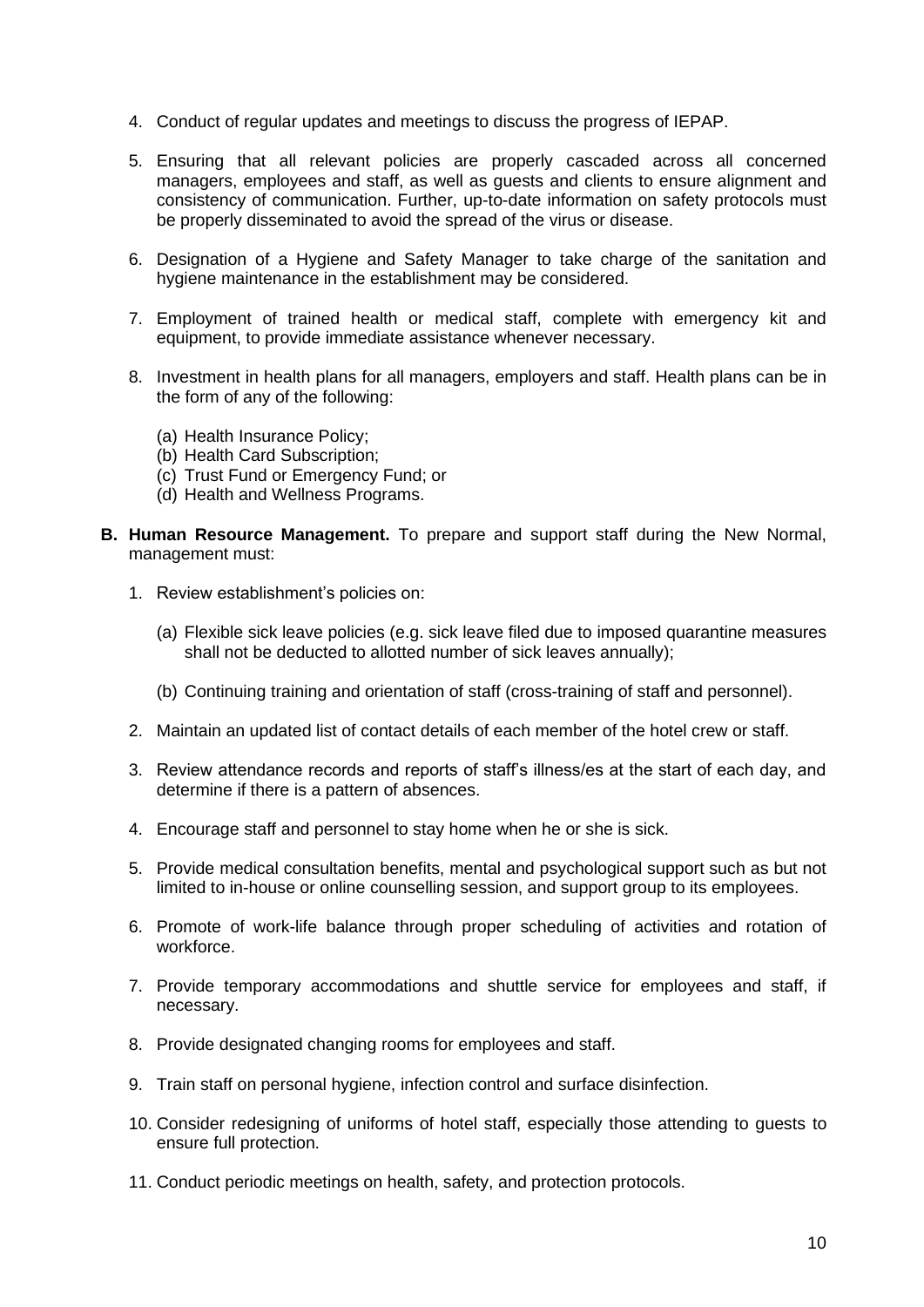# **SECTION 14. Suppliers of Goods and Services**

- 1. Contractors and suppliers of goods and services must follow safe systems of work and also have systems in place for the prevention of the spread of any virus and diseases such as wearing of gloves and face masks.
- 2. All items coming in the establishment must be sanitized.
- 3. New and enhanced procedure on cleaning and sanitizing grocery items including perishable produce such as fruits and vegetables must be applied.
- 4. All delivery vehicles, including those used by event suppliers, must undergo thorough disinfection procedure.
- 5. All deliveries must be checked before entering the establishment. Items that show signs of pest infestation or contamination must not be accepted.
- 6. Drivers or delivery personnel must adhere to proper sanitation procedure.
- 7. Contactless delivery is encouraged as a preventive measure to contain the spread of disease or virus.

**SECTION 15. Management of Symptomatic Guests.** Following DOH guidelines, the following measures must be complied with in the management of symptomatic guests:

- 1. Create a holding area for symptomatic guests with travel history from identified countries with high cases prior to transport to hospital. Holding area must conform to DOH standards.
- 2. Immediately refer guests with fever (> 38 C) and/or cough, and have a history of travel to identified high risk countries or localities within the Philippines, to the nearest hospital.
- 3. Assure guests of assistance in case they begin to manifest symptoms such as fever and/or cough.
- 4. Keep the symptomatic guest confined in the room originally used until trained transport providers are available to transport him or her to designated referral hospital.
- 5. Coordinate with the referral hospital for necessary transportation of symptomatic guest/s.
- 6. Screen existing guests, well or sick, for fever and/or cough, and travel history using the health checklist provided by DOH.
- 7. Immediately inform the doctor on duty or the emergency response team for assistance for coordination to the referral hospital or the Barangay Health Emergency Response Team (BHERT) for assessment if any staff is concerned about the condition of a guest, or if a guest request access to medical services.
- 8. Staff and personnel shall avoid employing any discriminatory action against any sick person with high fever and cough for fear of contracting or spreading the disease.

**SECTION 16. Notification and Referral.** Following DOH Guidelines, Accommodation Establishments must:

A. Record and analyze guest lists for persons coming from countries that have reported confirmed cases of the current disease.